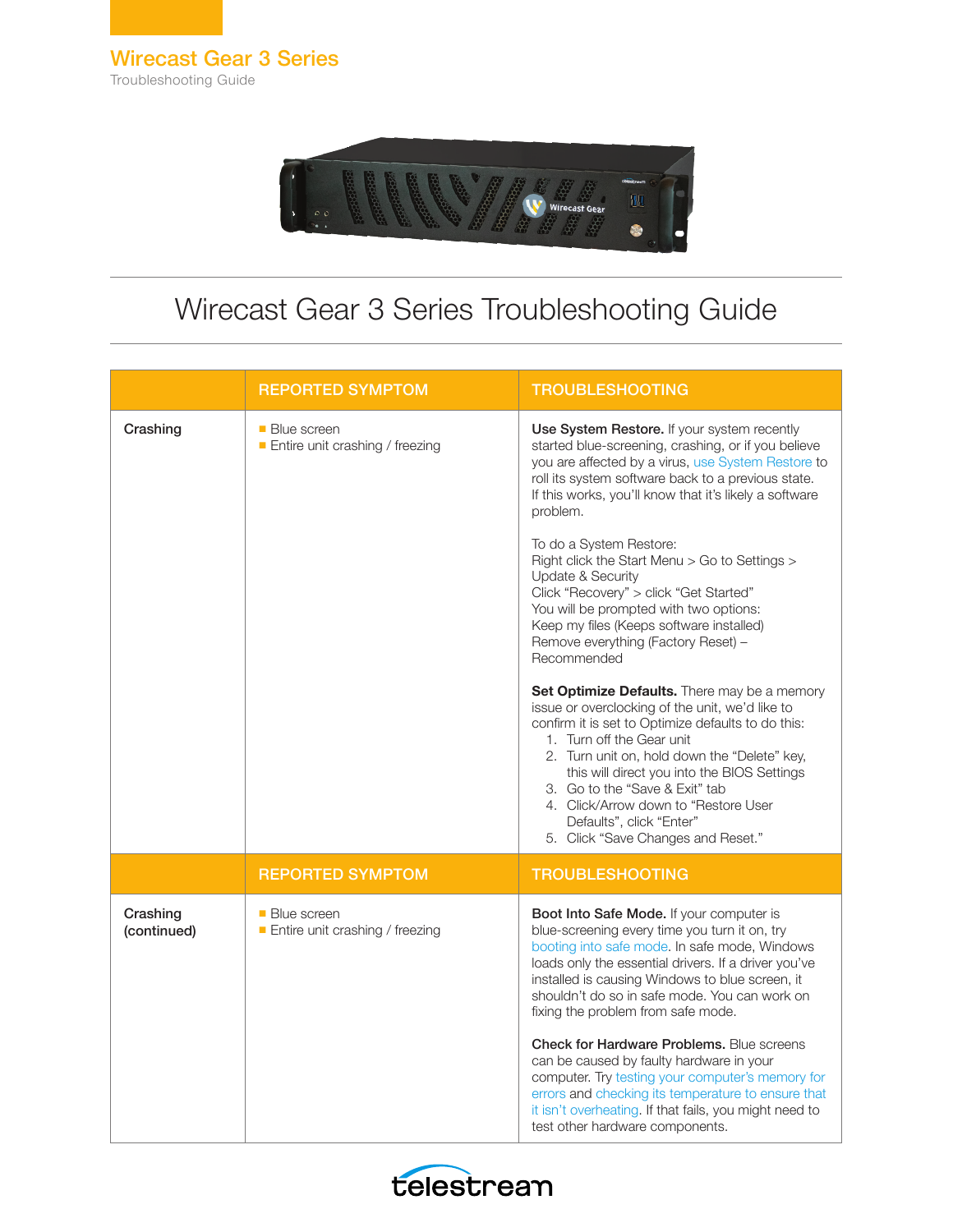Troubleshooting Guide

|                                                            | <b>REPORTED SYMPTOM</b>                                                                                                                                         | <b>TROUBLESHOOTING</b>                                                                                                                                                                                                                                                                                                                                                                                                                                                                                                                                                                                                                                                                                                                                                                 |
|------------------------------------------------------------|-----------------------------------------------------------------------------------------------------------------------------------------------------------------|----------------------------------------------------------------------------------------------------------------------------------------------------------------------------------------------------------------------------------------------------------------------------------------------------------------------------------------------------------------------------------------------------------------------------------------------------------------------------------------------------------------------------------------------------------------------------------------------------------------------------------------------------------------------------------------------------------------------------------------------------------------------------------------|
| Powering on                                                | ■ Won't power on<br>Failing to power up after 15-20<br>seconds<br>■ Won't stay powered on<br>Monitor turns black                                                | Could be bad power supply. Not turning on is an<br>instant indication power is not being given to the<br>machine.<br>Could be faulty CPU cooler fan. Random power<br>loss after boot or load is placed on the CPU can be<br>an indication the CPU is entering thermal protection.<br>Check to make sure power cables are connected<br>properly and the power button's white circle light<br>is turning on the front of the unit.<br>Ensure that displays are connected to the Mini<br>DisplayPort ports on the upper right of the rear of<br>the unit, not to the HDMI or DisplayPort ports in the<br>center of the unit. Also consider swapping the Mini<br>DisplayPort to DisplayPort adapters with another<br>of the supplied adapters to ensure that the adapter<br>hasn't failed. |
| <b>Failure to</b><br>restore from<br>recovery<br>partition | Attempts to recover the machine with<br>the BSquare recovery partition fail<br>Recovery completed but unit still fails to<br>boot into a fresh Windows instance | Please contact Telestream Support.<br>Failure to recover can be indicative of a hardware<br>failure.                                                                                                                                                                                                                                                                                                                                                                                                                                                                                                                                                                                                                                                                                   |
| Failure to boot<br><b>Windows</b>                          | Unit says invalid boot media<br>Unit displays windows boot error<br>Unit is otherwise unable to boot into<br>windows                                            | Recover the machine using the restore<br>partition.<br>With the unit powered completely off:<br>1. Turn on the machine, and then hold the<br>down arrow key on a connected keyboard.<br>This may take up to a minute to appear.<br>2. When a blue screen "Choose an operating<br>system" shows up, ensure "UEFI - Recover<br>Operating System" is selected with the<br>arrow keys, and press enter. Unit will reboot.<br>3. Press "Recover OS" at the recovery screen,<br>then press start.<br>4. Once complete, press "Close", then "Exit".<br>Machine will reboot into the Windows out-<br>of-box-experience the machine arrived with<br>upon initial purchase.                                                                                                                      |